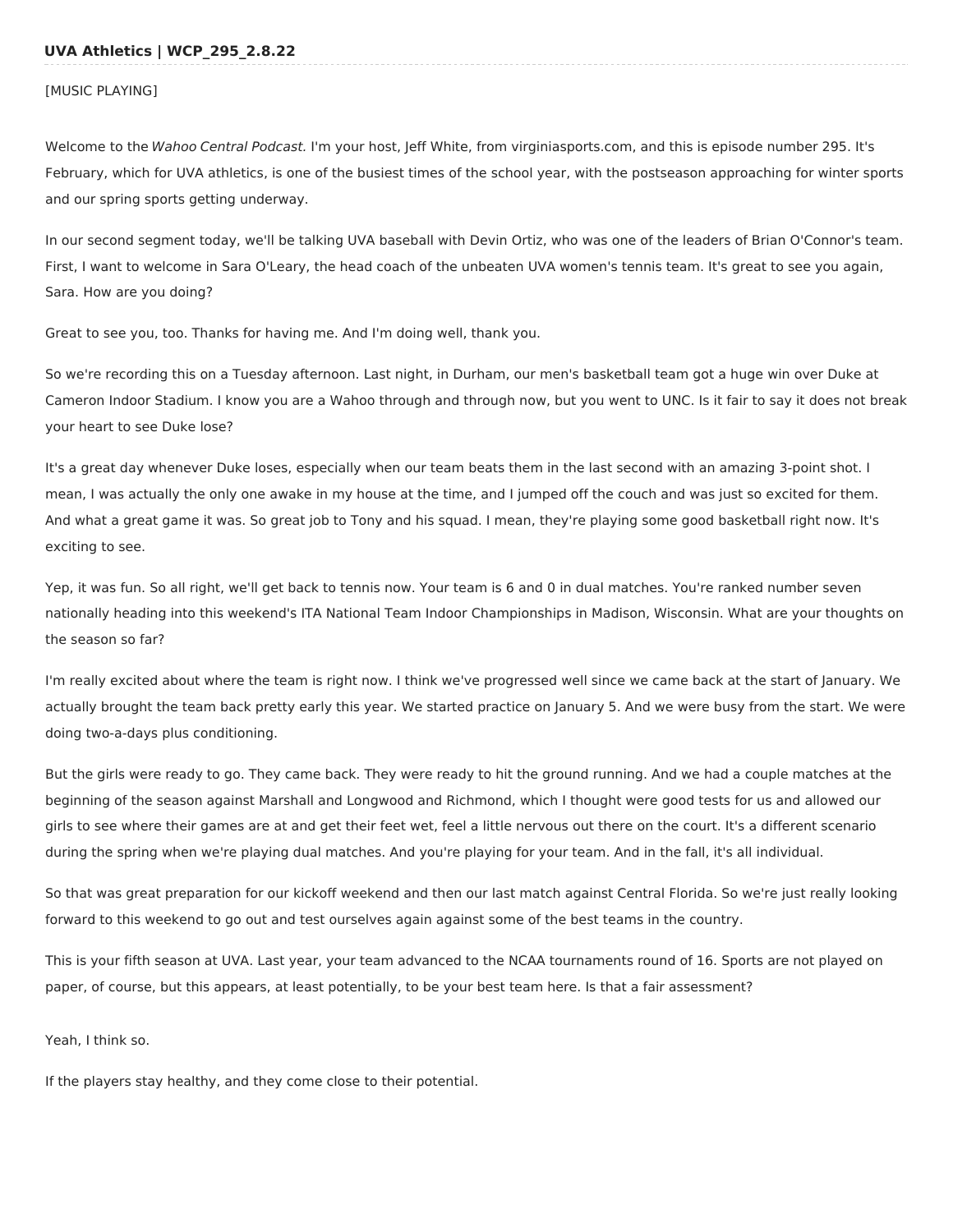Yeah, I think that's very key that we stay healthy. But yeah, I think we have some very experienced players but also some really strong new players that have come in and really shown what they're capable of and are excited to be here. I mean, they've played at some of the highest stages of junior tennis, and so they were ready to compete at a high level in college. So yeah, I'm feeling great about this squad and excited to see what we can do.

I mean, to be able to slot someone as talented as Natasha Subhash at number three in singles, that's quite a luxury, isn't it? Because I think she'd probably be playing number one in an awful lot of teams around the country.

Yeah. I mean, you have-- Natasha is an amazing player, incredible competitor, very versatile on the court, and just very, very smart player. And so to have her at three is a really strong number three singles. I mean, Emma has proven herself that she's our number one player. And Natasha came in. She actually had COVID at the beginning of the semester. So we've kind of had to slowly ease her back into things. But she's doing great right now.

Elaine Chervinsky on our team, who's a first year, has just really stepped up, is playing some high-level tennis right now. And so that's where we stand. But that lineup can change throughout the season. But all of them are playing amazing right now and very confident going into this weekend.

Weather permitting, the NCAA championships will be held outdoors in May. And I know Mother Nature can get in the way, and sometimes those matches get played indoors. But what do you hope to accomplish during the indoor portion of the season? And do you have a sense of whether this team is a better indoor team or better outdoor team, or does it make any difference?

I think what we're just trying to accomplish right now is what is our identity as a team right now and really trying to continue to build the culture of this team. I mean, I feel like every year, it's a new team. You bring in new players. Players leave.

And so we brought in a lot of new players this year, with Nicole Kiefer, Elaine Chervinsky, Melodie Collard, and transfer Sara Ziodato. So right now, we're really trying to establish what is our identity and working through that.

But in terms of being a better indoor or outdoor team, I don't know. I think these guys, all of them have played both indoors and outdoors, and I don't think it's going to bother them one way or the other. I think we're ready to go, whether we're playing inside or outside.

To earn one of the 16 spots in the ITA Indoor Championship, your team had to defeat Stanford at the Boar's Head late last month. It came down to number one singles, where Emma Navarro won in three sets to give Virginia a 4 to 3 victory. It's got to be a comforting feeling to have a match in Emma's hands, isn't it?

[LAUGHS] Yes, definitely. I feel for Emma a little bit there because I think people just assume that. But it's a lot of pressure on her. And all the pressure was on her because she's returning NCAA champion, she's only lost one college match before, she's playing against a freshman.

And so I think it's important to give her a lot of credit for what she did there. Because it's not easy when all the pressure is on you. And she handled it so professionally. I mean, she was nervous. She was uncomfortable, for sure. And the girl she was playing is nine in the country, one of the best American junior players that's come into college.

And credit to Emma for what she did. And she knew what was on the line. And she cares about this team so much. And so it was just so impressive to see the way she handled it. Because the other player who she was playing didn't lose it. Emma had to win it. She had to step up and play some incredible tennis.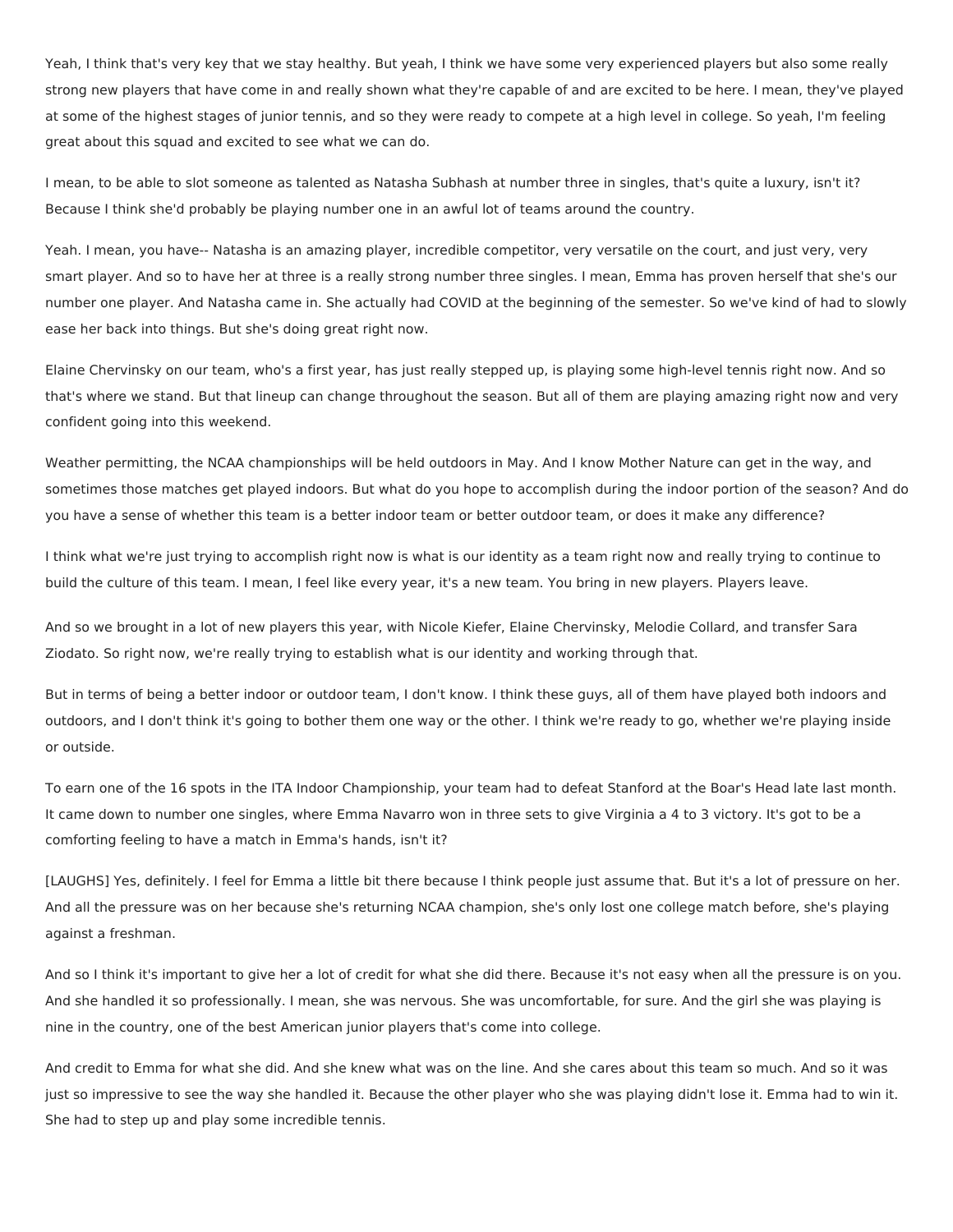And it was. It was a very, very high level match that I wouldn't be surprised if they're playing each other deep into the NCAA singles tournament at the end of the year. I mean, I have a lot of respect for Connie Ma, who she was playing. And it was just an unbelievable match.

So that match was probably the most fun match I've had since I've been a coach here at UVA. It was just such a team effort all the way down the line. And to beat Stanford, who I don't think our program has ever, in the history of our program, beaten Stanford. So it was a really great milestone for us and just such a fun match to be a part of. I'm super proud of the girls.

Yeah, I remember following the third set, or the final set, for Emma. And it looked like, early on, all right, she's in control. Then it seemed like, ooh, maybe she's slipping-- maybe it's slipping away from her. But then, at the end, she kind of locked down and took care of business, like she does.

You mentioned it. I think most of our listeners probably know this but for those who don't, Emma won the NCAA singles title as a freshman last year. And she advanced to the NCAA semifinals in doubles with her partner, Rosie Johanson. You've been around Emma for a while. You've recruited her. What makes her such a special player?

And I wanted to ask you about one thing in particular. And I know we talked about it last year when I wrote a story on Emma. Her dominance in the third set is incredible. I guess the one she had the other day, that's one of the rare occasions when the opponent wins more than two games in a third set against her.

Yeah, I think one of Emma's biggest strengths is her fitness. She's an incredible athlete, but she also just works so hard. So I don't think she's ever going to lose a match because of her fitness. She's not built that way. She just puts so much time and effort into her fitness. So that's a huge component of it.

But the other thing that really impresses me about Emma is her ability to stay in the moment and stay present. And she doesn't worry about what's happened earlier in the match. She's not worried about what could happen in the future of the match. She truly has this ability to just stay focused on the task at hand in this next point.

And she's honestly like that in every aspect of her life. I mean, she just doesn't get worried about things that could happen in the future. She doesn't dwell on things that have happened in the past. She learns from things that have happened in the past. But it's just this amazing strength that she has that I wish I had more of. She does it so well.

And she has a lot of belief in herself when she's out there and just never gives up, just such an incredible competitor, fighter. And so I think those things are what really stand out and what make her such a great player and also such a great leader on our team.

One of the things that struck me about Emma when I interviewed her last year was here is someone who is a superstar in her sport. She just seemed so normal-- normal and nice. You would not know that she is the best player in NCAA women's tennis. If you didn't know that, you wouldn't know. She doesn't advertise that fact. She just seems very levelheaded, very personable, very humble. It was pretty cool to talk to her.

Yeah. You're right on. She lives her life with tons of humility. Like you said, you would have no idea that she won the National Championship last year. She does not talk about that. I mean, it's something she's proud of, but she's just she's a normal kid.

And the team loves her. They get along with her really well. She's hilarious. I don't think people know that about her. Because she's very, very serious and quiet on the court. But you see her in practice, and it's a different story. And she's working her tail off all the time, but she's having a great time doing it. And I think it helps her really enjoy training and just getting better every single day.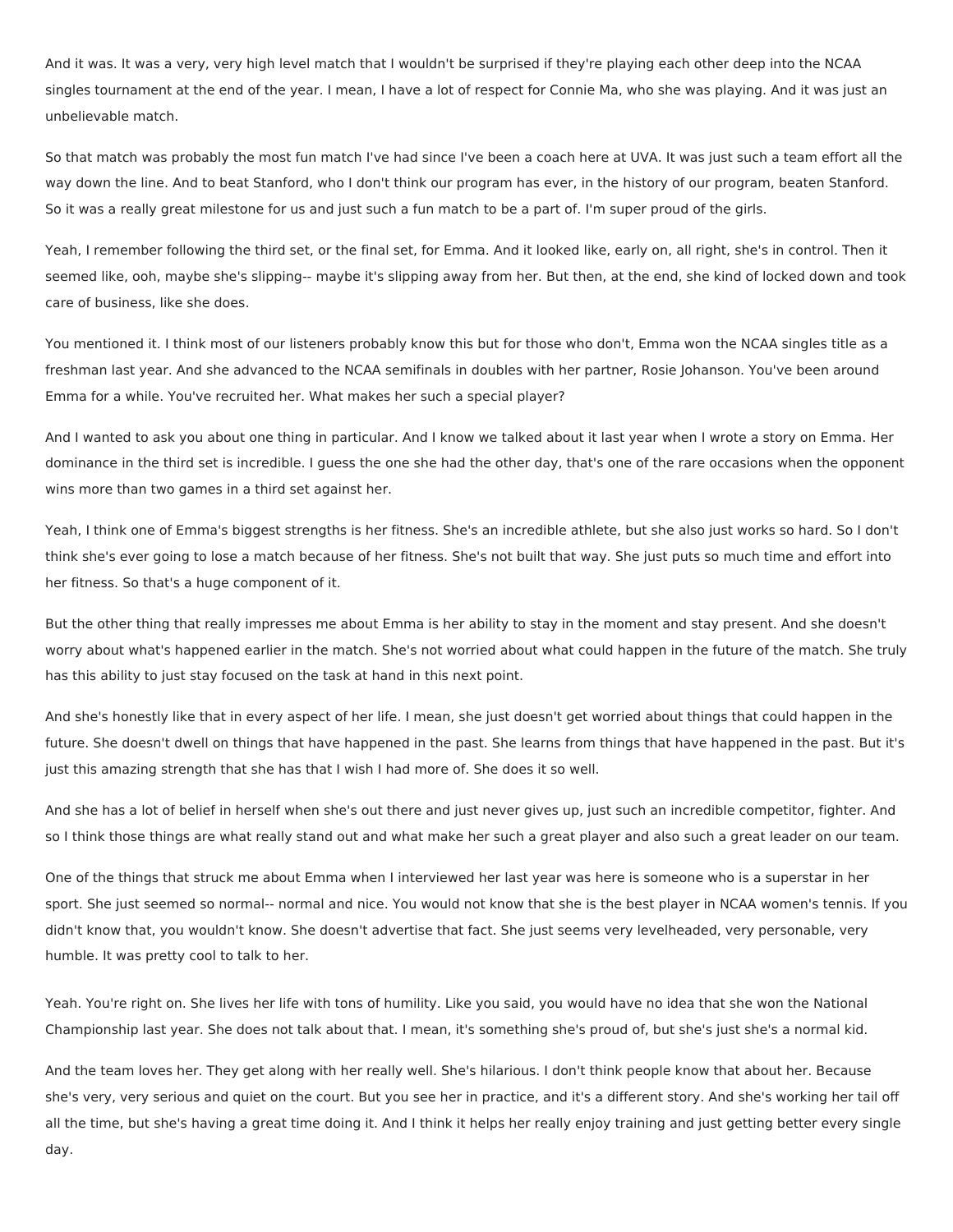But yes, her family's done an amazing job raising her, in my opinion. I just think she's such a great kid, super respectful, lives her life with tons of humility and just a normal kid who's a really, really good tennis player.

You've given her a lot of freedom to leave grounds during the school year to compete as an amateur in professional tournaments, she recently reached the semi-finals of a tournament down in Georgia, I think. Is that challenging for you from a team dynamic? Or is it good for the team to get that experience of not having her there all the time?

Yeah, it's definitely challenging. The plan was that she was going to come back for the match in the morning and then go back down and play her quarterfinal match in the afternoon. But there was a last-minute scheduling issue with the tournament, so it didn't work out.

But what I was so impressed with was how my team handled it. And our team, we're nine people strong. It's not just all about Emma. And I think it gave the girls a chance to see, really, what they're capable of, as well.

And they all took it as a challenge. And they stepped up. And they supported Emma. And they knew that Emma wanted to be there. And so that's never in question. And so they took it well. And we beat the number 18 team in the country without her. And I think the girls, they took on that adversity of not having her there, which is something we've talked a lot about is this team, we're only going to accomplish what we want to accomplish if we're willing to take on any sort of adversity and embrace that adversity.

And so I think they really did that last Friday and had a great match. And they got better. And we got a great win. And Emma also won that day. She had an amazing win against a former amazing collegiate player named Robin Anderson, who played at UCLA. So it was a good day for the Hoos.

But yeah, it's challenging. Because we're definitely-- I'm always thinking about the team but also thinking about Emma and her development. So yeah. But we're working together well. And yeah, so it was a good day.

And you mentioned that you have several newcomers on the team this year. One of them is Elaine Chervinsky, who has played number two singles for you when Emma's there, and she played number one, I think, when Emma was not there. What has the addition of her, Elaine, meant to the lineup? I mean, I guess it means you can bump really good players one spot down then.

Yeah, she's just a very high-level player. And she's played at the highest levels of junior tennis, so she was very experienced coming into college. But what I love about Elaine is she brings such a belief factor whenever she's on the court.

When we played Stanford, she was down 5-2 in her match, and it wasn't looking great. The other girl was playing really well. Her opponent is, I think, 21 in the country, a really, really good player. And Elaine just was like, all right, this is what I have to do, put her head down and just went to work.

And the excitement she showed during that third set and the energy she brought, I think it just sparked everybody else. And she just found a way to get it done and believed in herself. And so I think that's something that she's really bringing to this program is a ton of belief and a ton of energy out on the court.

You just see so many fans gravitate towards her court. Because she's pumping her fist. She's pumping everybody else up. And she's having a great time out there. I mean, I coach her. And sometimes players come over, and they're always stressed on the sideline.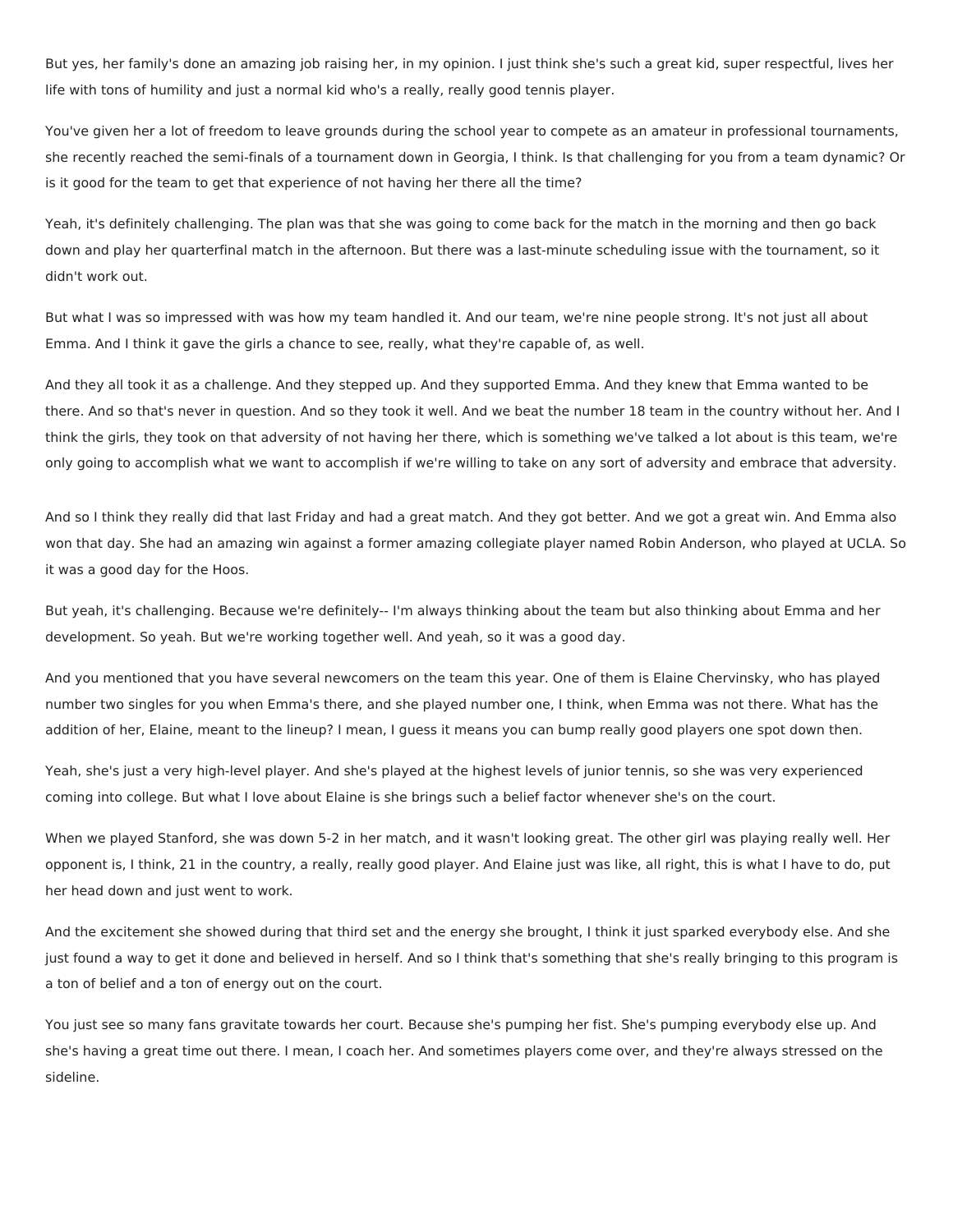She's coming over and telling me jokes and talking through how she's feeling out there, which makes it easier for me to be able to know what to say to her, how to help her. And so it's just been-- she's added a lot in terms of her level but also her personality and what she's bringing to this team and especially in her belief factor in herself and in her team.

Want to ask you about your staff. Gina has been your associate head coach for all five of your years here. Tyson is in his third year, I believe, as the volunteer assistant. How do the three of you divide the coaching duties? Do you each basically do the same thing with the players, or do you have specific assignments for each of the coaches?

Off the court, we split things up in terms of what needs to get done. But on the court, we all work with each of the players. I think one thing that's been really important to us is that we all build really strong, trusting relationships with all the players. And so it's important that they get to know us, and we get to know them.

And so that's kind of how we've done it. I mean, there are certain players in matches that, I think, we coach more than others, just because we found that those players, it works for them. But in practice, meetings with the players, we're always mixing that up and really trying to spend time with each of them.

So it's a good dynamic. I have so much faith in my staff. I've been so lucky to have Tyson be here for three years. He was a head coach before of a men's team, a mid-major program. And for him to be here and want to be a part of our program for this long just shows his belief in us and his belief in the team and his loyalty.

And I mean, he's so smart on the court. He brings so much to this program in terms of his professionalism and his care towards the girls. They know how much he cares about them. He's hilarious. He brings a lot of humor. And it's not an easy job when you're the only male with all these females around you, including our athletic trainer's a female. So he's done a great job.

And then Gina, she's part of our family-- my husband, my son. I mean, I've coached her since she was a freshman at UNC. I coached her for four years there. I was an assistant coach. And we just had a really great bond then. And she wanted to get into coaching. We stayed in great touch.

And when I got this job at UVA-- I actually tried to hire her as my assistant at Davidson when I was there, but she took the NC State position-- and then, when I got this job, I called her again. And it's been one of the best decisions I've ever made. I couldn't have asked for a better partner to do this with. She's just such a student of the game. She's so loyal. She works so hard. And so I'm very fortunate to have the staff that I have.

The head coach of the UVA men's team, Andres Pedroso also has the title of director of tennis. The two programs are very closely aligned. And it wasn't always that way here. They used to be kind of two separate programs. What benefits do you get from having the two programs as close as they are to each other?

I feel so fortunate to be able to work with Andres and Scott and learn from them. I think what's amazing about it is that we-- we communicate every day. And we talk about different drills we're doing. And we talk about how maybe something we've done with one of our players could help them with one of their players and vice versa.

And he was a big reason why I took this job. Because he had been here when they won their first national championship. He was an assistant coach. And so I'm like, what better person to learn from? Those are my goals for this program, to get to that top level of college tennis. So I knew I could learn a lot from him.

And then what a just good, genuine, nice person. I feel like-- I watch how he coaches his team and the culture he's built. And we share the same values in how we want to run our programs.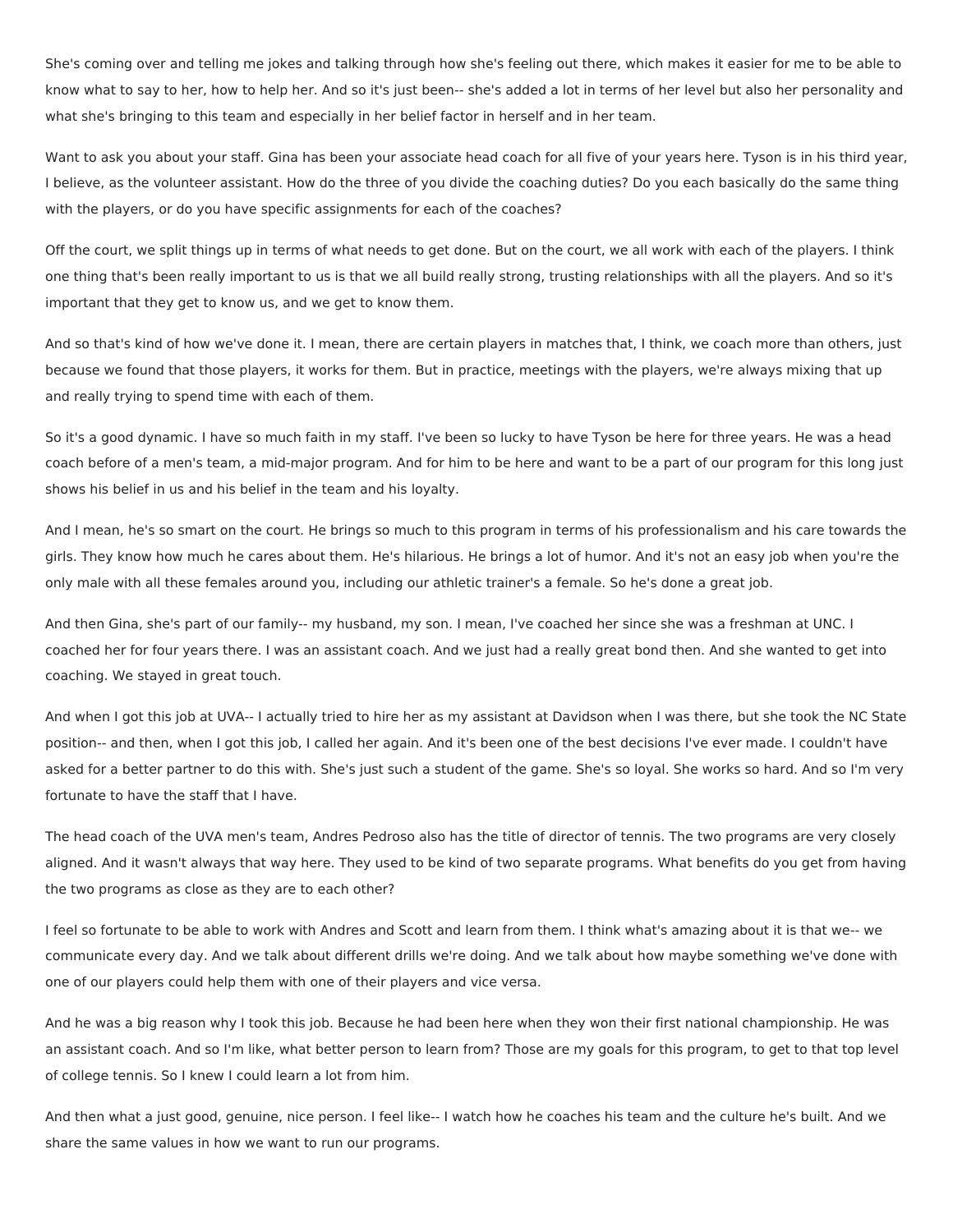So it's so easy to work with him. I've learned so much. And we all get along great. We've all been here now for five years, the four of us-- Gina, Scott, Andres, and I. And it's been a great experience. I couldn't ask for more. So we're very fortunate.

The two programs moved last year from the courts at the Snyder Center near Mem Gym to a beautiful new facility, outdoor facility, at the Boar's Head. What has that meant from the program in terms of-- I guess, for the players, they no longer have to hop from venue to venue and hop in their cars, depending on the weather. But has there been a benefit for them competitively and also for the programs, in terms of recruiting?

Definitely. I see that our players play with so much pride out there on these new courts. It's just such a beautiful facility that they're so proud of. And they love the location. And when we bring recruits on campus to walk them out to see these six courts in a row and this incredible scoreboard and the background that we have there, it's really special. And I would put it up there with one of the best facilities in the country. I think it's just stunning when you see it. So for those of you who haven't been out, hopefully, you can--

### Come on out.

Come on out for a match. Because it's a beautiful place to watch some tennis. And I think the other thing you mentioned is it's just much more efficient for the players to be able to just know they're going to be at Boar's Head, regardless, for practice, whether it starts raining or it's sunny or whatever the situation may be.

Because yeah, it would be tough at times being out in the middle of practice. And it would start raining. And we'd have to grab all the balls and grab all our stuff and get our cars out of the garage there and drive over. And so we're just so thankful for this ability to be able to play at one place and to be able to play on such amazing, amazing courts with just an incredible backdrop. So we love it.

I know it's all subject to the weather. But do you have a specific match that you're hoping to move outside for? Or do you just play that by ear as the spring goes on?

Not really. I mean, we're so used to playing almost all of our matches in January and February indoors and then all the matches after that outdoors. So we're fine either way because we have a pretty special indoor facility, too. So either way, we get to play in a pretty great atmosphere.

Let me ask you about Danielle Collins, who won two NCAA singles titles here. She recently reached the final of the Australian Open. Danielle-- you didn't coach Danielle here, but she speaks very highly of you and the program. She seems to be a great ambassador for college tennis and what a player can get out of four years in college before becoming a pro. What's it been like to kind of support her from afar? And what does her success mean for the program?

Yeah, I could not be prouder of what she's done and how she's done it. I mean, she's faced a lot of adversity in her career with some health issues. But she's just persevered. And I think she's been such an inspiration to our players on our team but also players all around the world.

And you're right. She's such a great ambassador for college tennis. Because I think there is this-- people feel like, especially international players, feel like I can't go to college. I'm giving up my pro dreams if I go to college.

And what Danielle is doing is truly proving them wrong and showing that you can go to college. You can get an amazing education and continue to go out in the pros on the Pro Tour and become a top 10 player in the world.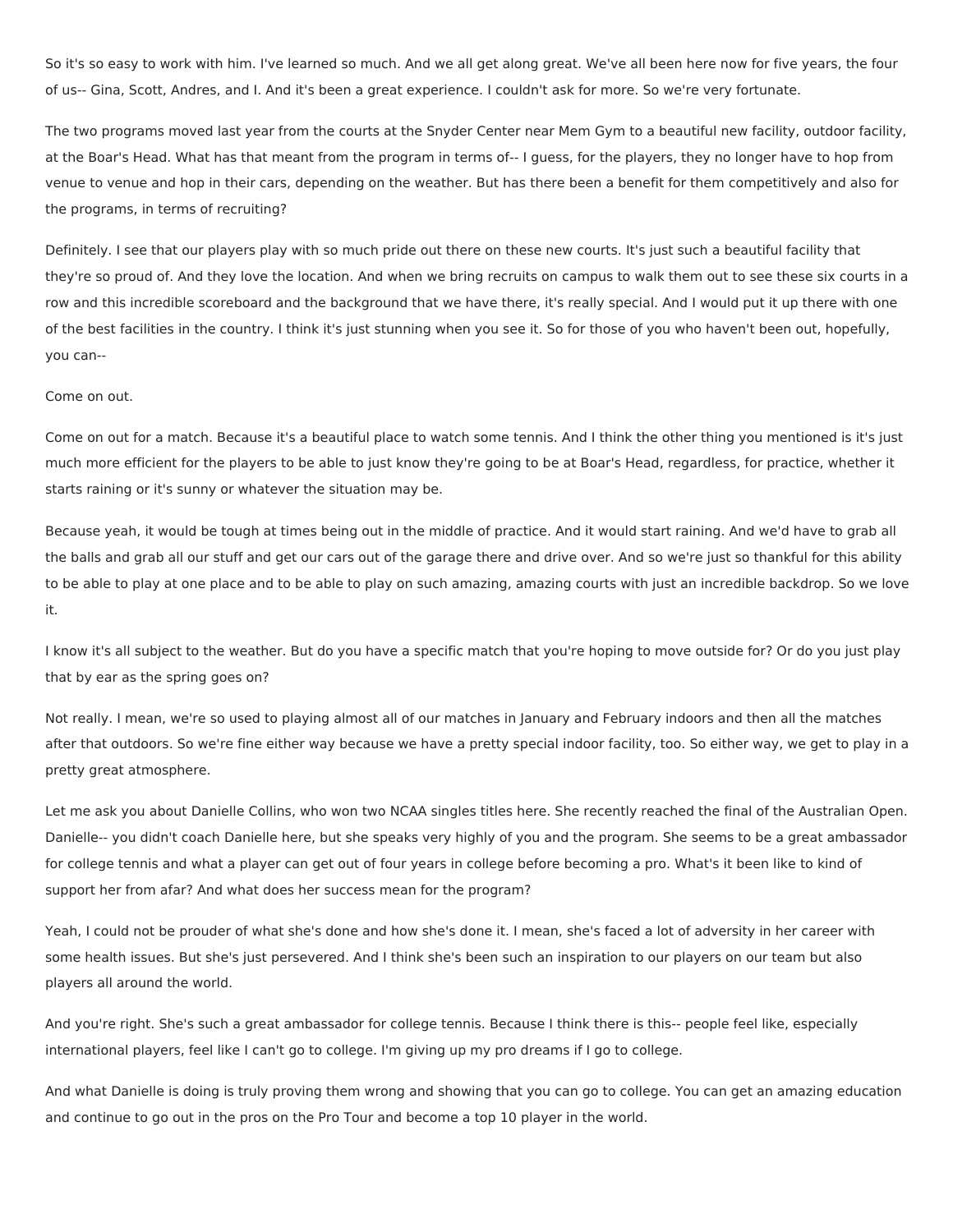And what I love about Danielle is one thing she's mentioned is she goes, I feel like when I'm out there, I feel less pressure. Because whatever happens, I have this amazing degree in my back pocket. And if I get hurt or if I'm not doing well or if I want to give it up, then I can go pursue this degree that I got at the University of Virginia. And so I think she has such a great perspective on it.

But yeah, I mean, just extremely proud of her and what she's doing. And I think Emma is really trying to follow in her footsteps and prove to other players, as well, and be an example to other players that you can do both. You can get a great education, and you can continue to improve and get better and have a great professional career to follow.

Yeah, and I know the two, Emma and Danielle, played doubles together a couple summers ago at a tournament in South Carolina. And I think Danielle texted Emma after Emma won the NCAA title. So it's kind of cool to see it go from one generation to the next.

But anyway, thank you for your time. I know you're getting ready to head to Wisconsin. Safe travels out there. And good luck in the tournament. And we'll see you on those outdoor courts at the Boar's Head.

Awesome. Thank you so much for having me, Jeff.

All right. Thanks, Sara. All right. We're going to take a short break, and then we'll be back to talk some UVA baseball.

Hey, this is John Freeman, "The Voice of the Cavaliers." And with my busy schedule, the best way I've found to keep up with Virginia athletics scores, news, and fan contests is the UVA Sports app. You can pick your sports preferences and never miss a final score or any breaking news.

You can also listen to all of our Coach's Corner shows live on the app. All you gotta do is go to the Apple store or Google Play and search Virginia sports or UVA sports. Join the more than 50,000 Wahoo fans who are already using the UVA Sports app.

OK, joining the show now is one of the elder statesmen of the UVA baseball team, and that is Devin Ortiz. Devin, it's good to see you again. Thanks for making time to talk.

Of course. Thank you, Jeff, for having me.

So this is it, your final season of college baseball. Has that dawned on you yet? Like, when you were out for the first day of practice, did it occur to you that this is your final first day of practice at the University of Virginia?

Yeah. So I think it definitely has hit me that it's my first last season. Once the season starts, I think it'll hit me a lot more to where I realize that this is the last ride for me. And I'm just going to give it my all out there and have fun.

So you arrived here from your hometown of Nutley, New Jersey, way back in the summer of 2017. Would you have thought then that you'd be here four and a half, almost five, years later, still be here?

Oh, man, to be honest, no. I mean, obviously, no one would have expected COVID throughout the years. And honestly, without looking at it that way, I wouldn't have that opportunity to come back for a fifth year, based on some circumstances with health and all that stuff, in my position. So I'm just really, really grateful that I'm able to do my fifth year here and compete for one more year for a national championship with UVA.

So you were 18 when you got to UVA. You'll be 23 when you leave. How has the college experience changed you as a person? I mean, it's easy to see what you've done on the field over that time but not as easy for people who follow the program to see how you've changed off the field.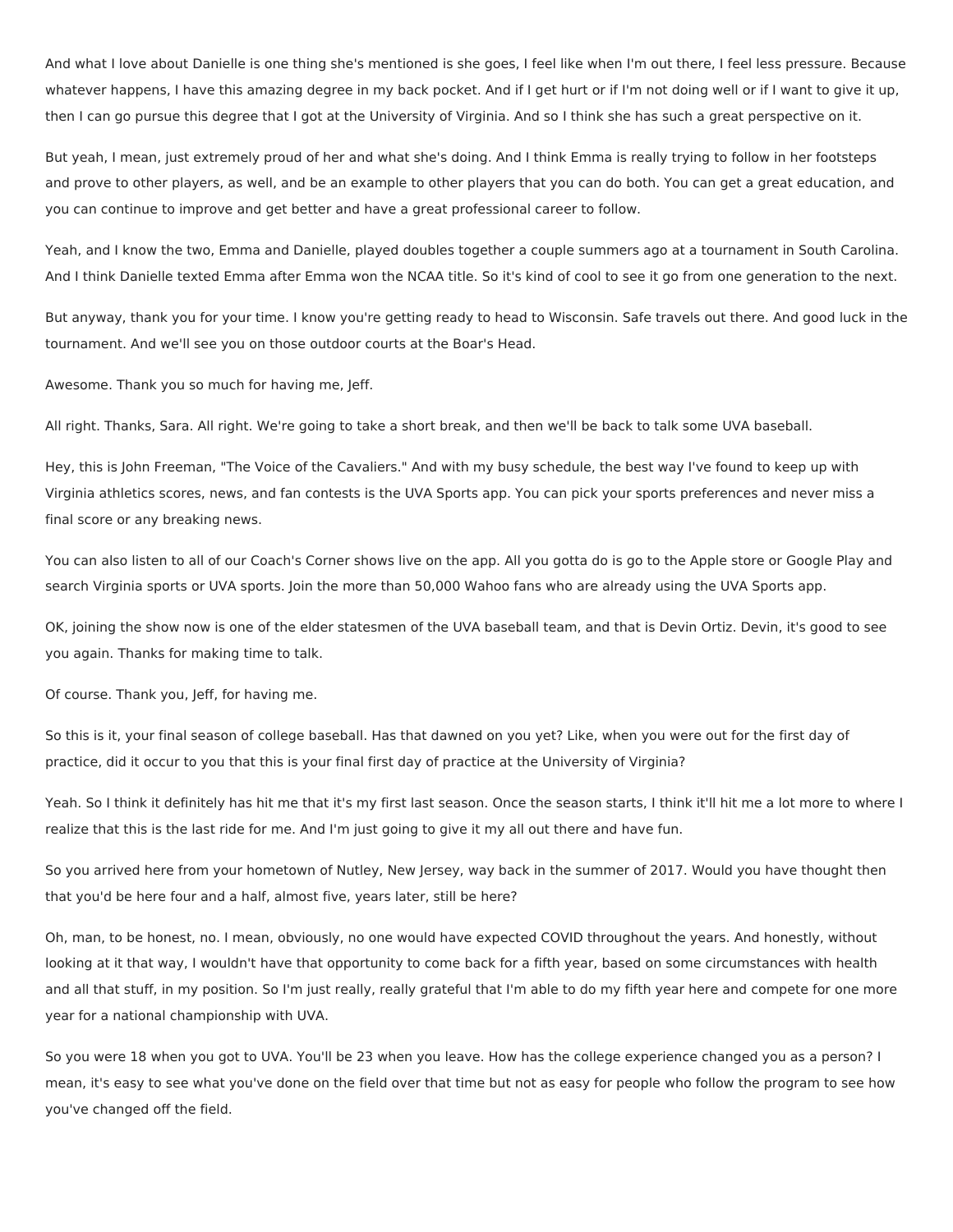Right. So looking back at who I was as a person, the way I was in school as a freshman-- first year, excuse me-- I definitely have grown a tremendous amount with mentality, maturity, time management, knowing responsibilities, just the general things of being an adult. Obviously, I don't think I've got them down pat just yet because I'm still learning. And I will always be learning as I grow.

But just looking back at the-- I think I matured tremendously. And I think that's a big thanks to UVA, the university in itself, and, of course, the baseball program for installing these values and these proper morals to have and what's it take to be a man and all that stuff. So I'm incredibly grateful for what this university has provided me from an on- and off-the-field standpoint.

So the first-year guys on the team, I'm guessing most of them are 18. There might be some 17-year-olds, might be some 19, but probably most are 18. Is there a generation gap at all, do you feel, with those guys?

Yeah, it's actually funny because there's some jokes that me and Tappen would reference or some songs-- they were artists that we listened to that-- we'd do the numbers, and they were in fifth grade when some of these things came out. For music, for example, my sophomore year, a song, an album, that me and Tappen would like or an older transfer student that we'd talk about. And we'll try to include the freshmen on it and be like, hey, what do you know about this guy, you know?

And he's just like, ah, I never really heard that before. And that's where it kind of hits you. It's like, wow, my freshman year of college, you were in seventh grade.

Exactly. So you mentioned Alex Tappen. He's back for a fifth year, too. The head man, Brian O'Connor, has called you guys two of the biggest recruits in the recruiting class. I know you had circumstances with an injury that probably affected, or influenced, your decision. Did you and Alex have any conversations about coming back? Or did each arrive at his decision independently?

So there were some talks in the beginning of-- not the beginning, sorry, in the middle-- of the season, just so we could have our minds on it. We didn't know what the end circumstance would be. Certainly, at the time that we talked about it, I don't even think the ACC Tournament was really an option for us at that moment.

So it was just brought up as a thing of, OK, just putting it out there, right, in the middle of the semester, talking with Coach O'Connor and a couple of the older guys. And then we really didn't talk about it much until after the season.

Once we finished at Omaha, then it was kind of looking forward to the next season and what's the plan with that. So me and Alex didn't really talk about it. I think those conversations were really just privately with Coach O'Connor and him and me and Coach O'Connor.

As an undergraduate, I believe you were a philosophy major, right?

Right.

What interested you about that field of study? And was anybody else, or is anybody else, in the program a philosophy major?

Yeah, so no.

# You were it.

Yeah. To answer that question, no, I'm the only one. I think-- ah, I'm forgetting his name-- a couple of years ago, before my time here, there was also someone else. If his name comes to mind, I'll definitely reference it.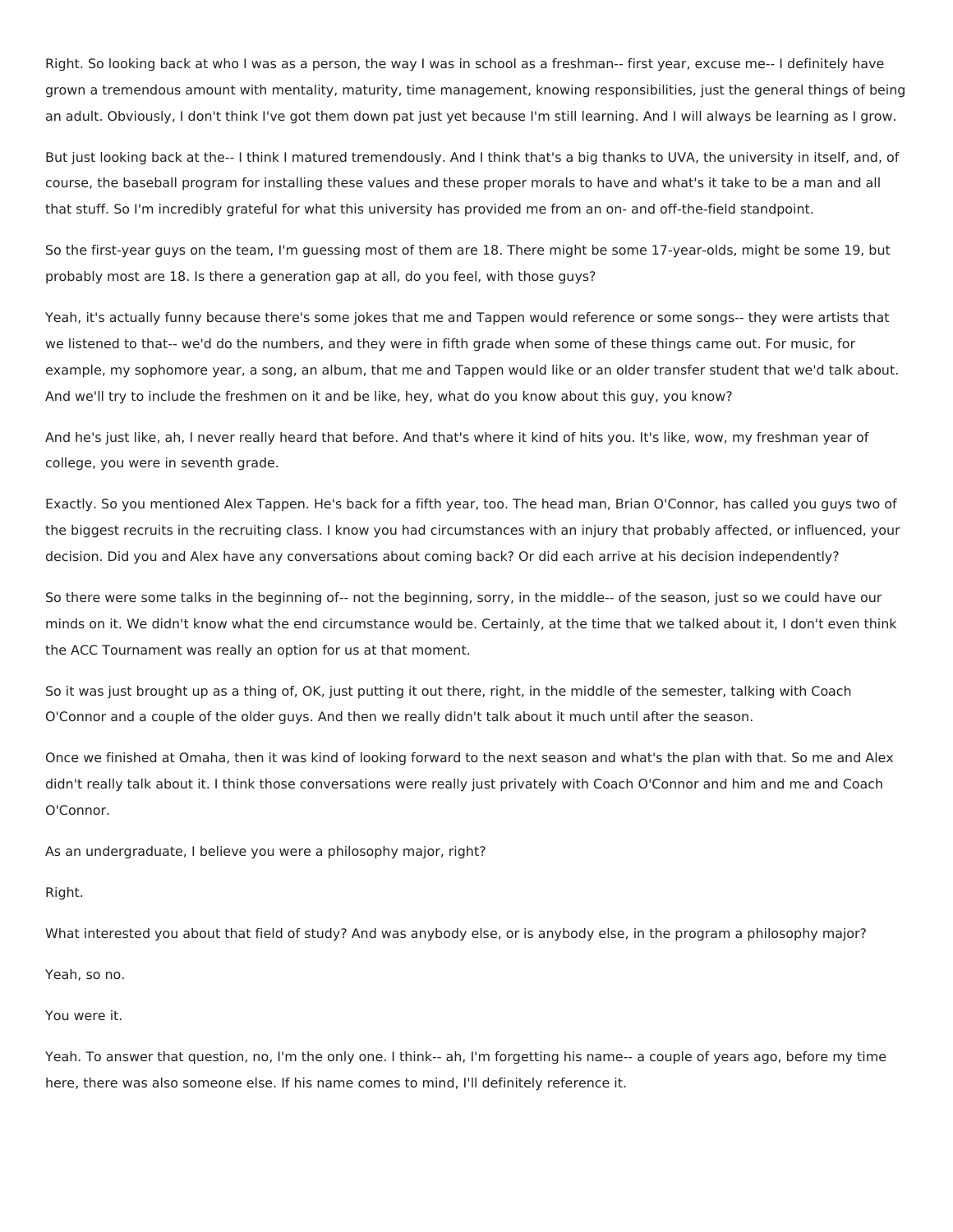But yeah, I chose philosophy just because I was interested in just learning a little more about argument comprehension. And honestly, I was super interested in some of these philosophies, in general. Some of the classes I took were Philosophy of the Mind, Political Philosophy, Historical Philosophy, and just getting a full background of everything.

And it honestly really increased-- it really helped me with writing. I'm not the best writer-- or I came into the university not being able to really write the best papers. And I think that was something where I was like, you know what? I'm going to challenge myself in this major where it requires all writing. It's barely tests and stuff like that. So I think I got a lot better at writing.

It also helped me just from a mental standpoint of just understanding some different things, from-- I don't really want to get into this a lot. It is a lot. But it definitely has helped me. And then I also help a lot of the younger guys who are taking philosophy classes now with some references and stuff like that if they need it.

So I'm sure that involves a lot of reading, a lot of deep reading. If you're opening up your book after a long day at the ballpark, it's got to be tough to concentrate on anything but particularly philosophy, isn't it, at 11 o'clock at night, sitting down with a philosophy book?

Yeah, I can tell you there was a lot more times that weren't fun than they were. But it was a couple hours of-- excuse me-- a couple of hours of reading for an assignment. All the papers were eight to 10 pages. Thankful that there was only about two to three a semester for each class. But at the same time, you're taking four to five classes.

Yeah, that adds up.

That adds up with many pages and many papers. So I'm just thankful I got through it. And I'm happy with my decision of choosing philosophy as my major.

What was the most interesting class you took in your major?

I would say Philosophy of the Mind. It just really-- that's the course where I feel like I was able to really get a different perspective on life and just the way us, as human beings, just view things through our senses and our eyeballs.

What graduate program are you in now?

I'm in the Social Foundations Program in the School of Education and Human Development. And the degree would be in educational psychology.

That's great. So last season was a pivotal one for the UVA baseball program. You had a leading role in it. What did it mean for the program, not only to get back to the NCAA tournament and then to a Super Regional but also to the College World Series in the Mecca of Omaha?

Yeah, it was incredible. As you know, from my first year, second year, we didn't make the tournament, in general. And as a recruit- and every recruit who comes here-- the goal is to make the tournament, make it to Omaha, and win the whole thing.

So the first and second year were rough ones for us, as younger guys, just trying to find a role. I was trying to find the missing pieces of why we didn't make the tournament, what was going on. And my junior year, we started off with a great run, and things were looking bright for us.

And who knows? The season could have ended a lot differently than what it looks like on paper for that 2020 season. But COVID hit. And we knew that a lot of the pieces were going to come back for the next year, for the 2021 season.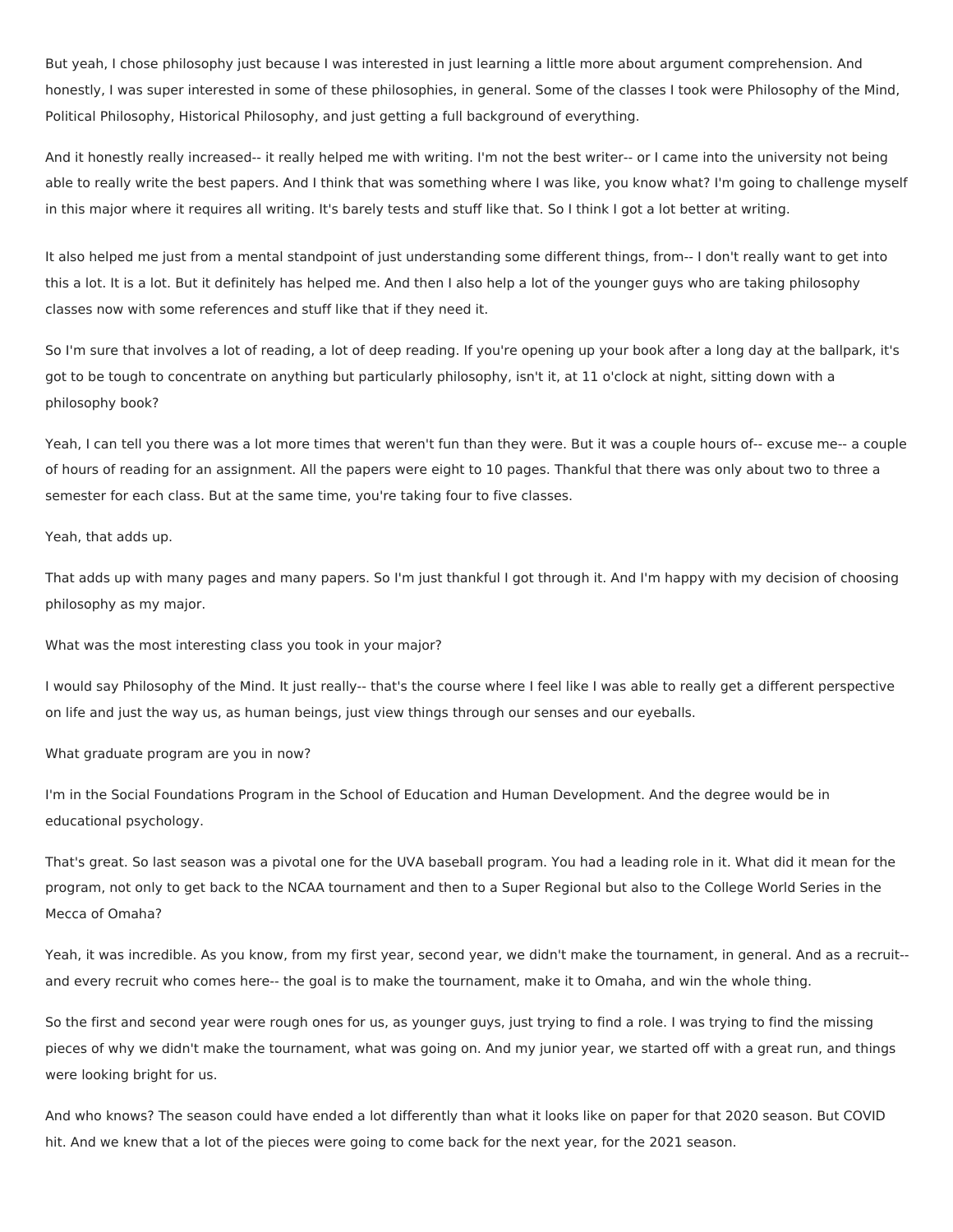And it didn't start out how we wanted it. But we knew we had the pieces, like I said. So a lot of it just went into trust, handling adversity, dealing with the pressure. I think, at one point at the beginning of our season up until probably about the fifth or sixth week, I've never been a part of a nine-man slump in a lineup.

And I think everyone can account for that. They would say that everyone, even going all the way down to the pinch hitters, was just we couldn't really see the ball well. And as the season went along, we had a long talk after that Georgia Tech weekend. And Coach O'Connor told us, listen, you guys want to go to the College World Series, you guys want to play in the tournament, something everyone in this room hasn't done yet, this is what you have to do.

And we buckled down for the remainder of the season. We won the games that were most important. And that was every game. So when it came down to the regional, everyone says like we faced six elimination games, and we won them. But every game for us throughout the season was an elimination game because of where we started.

So the pressure that a team who is 36 and 12, the pressure is different because we started at that bottom. But just long story short, just making it to winning the Super Regional in Columbia-- winning the Regional and then winning the Super Regional against some very good teams-- South Carolina, Jackson, Jacksonville, ODU, of course, and then DBU, which were a very talented team. We were just extremely proud of ourselves for making it to Omaha and winning a game there.

So if I or anyone else was compiling a list of the most dramatic hits or plays in UVA baseball history, you would be on that list, probably up near the top. In the final game of the NCAA Regional in Columbia, South Carolina, last year, you hit a walk-off homer against ODU, which sent Virginia to a Super Regional for the first time since 2015. First walk-off home run for UVA in an NCAA tournament game.

Looking back on that moment, what was it like? There were great photographs of you being doused with Gatorade or water while you were being interviewed. And it was a celebration for the ages there.

Yeah. That was, as of right now, I can't think of a moment that is bigger than that in my career. Coming to UVA, that's what you want to do. You want to help your team win. In the biggest moments, you want to be on the biggest stage.

And just looking back on it, it feels like a dream. It took me a while to come back down to Earth. But I'm incredibly grateful. And I wouldn't have been able to do it without the support of my teammates. And I'm extremely grateful for that moment.

I mean, what made that game truly remarkable, I think, is that even if you hadn't had that hit, it still would have been a memorable day for you. Your first career start as a UVA pitcher, you struck out six batters. You gave up only one hit. You ended up being named the Regional's Most Outstanding Player.

I know when you were named as the starter, there was surprise among a lot of people who follow the program. But Oak said later, and Drew Dickinson did, that you'd been working behind the scenes. So it wasn't a huge surprise to you when you got handed the ball and told you were going to pitch in that game?

Yeah. Well, it kind of goes both ways. So behind the scenes, I was working on pitching. Obviously, I wasn't playing the field due to other circumstances, but I was able to still hit. So we kind of reassessed and said, all right, if you aren't going to play first base and you can pitch, then we might as well work on that, just in case we need you.

So I think after the selection show, the day after, Coach Drew tells me, all right, you got two innings today, which was on the Tuesday. I believe the selection show was on a Monday. So we had practice on Tuesday. I had two live innings, got through them pretty easy with really low pitch count. And he sends me out there for another.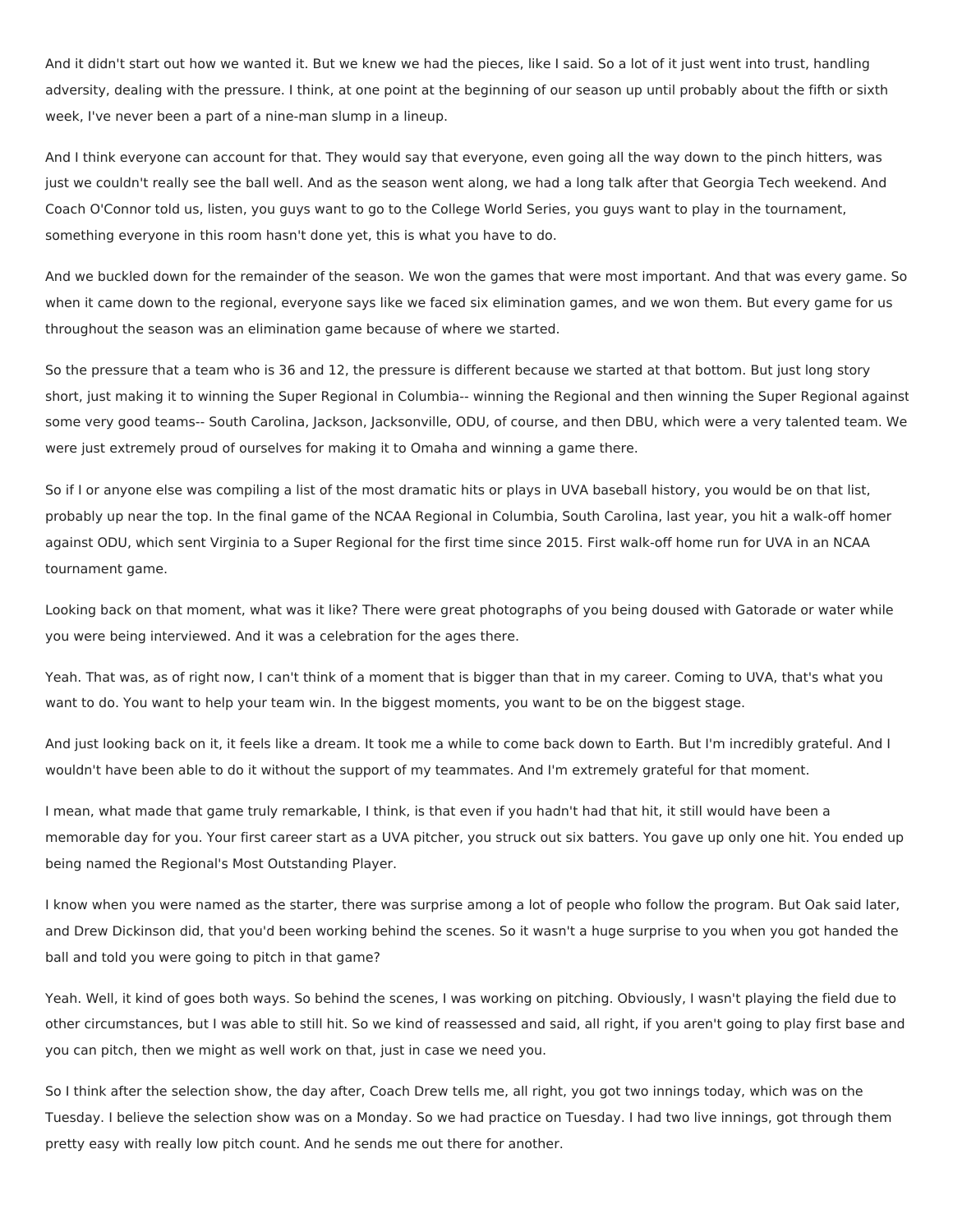Once I was done with that outing, I go up to him, and I say, hey, why did you have me go three instead of two? What's the difference? And he said, well, if we go to a game 5 in the regional and we run out of pitching, you're going to have to start. And I was like, oh, OK. And I'm like, yeah, sure, we'll get to a game 5. I don't know. It's my first regional. I don't know what to expect.

We lose the first game, have to dig our way out of that hole. And after we won the ODU game the first time, looking at who we had in the bullpen, the types of relievers we needed to stay in the bullpen, I just kind of knew before even Coach Drew said it and Coach O'Connor announced that I was going to start, that I was going to start.

So that was-- as soon as the-- I knew I was going to start. But the pressure and the emotions didn't really kick in until they announced it. And obviously, that rest of the night, I was thinking about it, called my parents. I'm like, I'm going to start. I'm going to start.

But then we had that rain delay, so I had the whole day to think about it. And then thankful that we had that 9 o'clock game so I could just wake up and go and not have much time to think about it.

I mean, you ended up going four innings, scoreless innings. I kind of had the feeling before the game that if you'd given them two good innings, they would have been happy. Four was just a huge bonus. And then you were able to hand it off to the bullpen.

You were the starting first baseman until late April, when you hurt your left shoulder in a game against Liberty. You moved then to DH. You're right handed. You hit right handed. But I mean, how tough was it to play with that injury? And it ultimately required surgery, right?

Right. So throughout the season, and I'm not sure if many people really realized, I just kept going through some constant dislocations. I didn't really have much of a labrum at that point. But I was opted to get-- the doctor opted for me to get surgery within the season and to stop playing, as I can do a lot of damage to my shoulder in the long run.

I didn't listen to him. I told our trainers and I told him, listen, this is my last season here. This is my fourth season. This is my senior year. We're on a good run. If I can't play the field because that's where it keeps causing the problem, then I want to continue hitting.

So I don't know if many-- I don't know if you realized I wore a Sully brace that kept my shoulder from going up. But it never affected my swing. That was even before the brace, we'd wrap it in some wrap. And it just never affected my swing. I never felt it on my swing.

Even a couple of days after a dislocation, I would still be able to swing the bat. You know, I'm not going to say it felt very comfortable. But I would say that I was able to still do it with no problems.

So just the challenge there was just all mental, in my opinion. I just had to keep talking good to myself, trusting myself, and just pray that my shoulder would stand for the rest of the season. And then I can do what I needed to do from a hitter's standpoint.

Did the injury kind of make your decision for you, or at least make it easier, as far as coming back for a fifth year? Because it certainly would have hindered at least the start of a pro career, coming out and needing surgery like that.

Yeah. Just based off of how long we went into the summer with going to Omaha and finishing and at middle of the end of June, it was a kind of-- I feel like was the right decision, a no-brainer, to come back to get my master's degree, play another year of baseball and play another year of baseball with UVA, and praying that it's going to be a healthy season and, finally, for a normal season for me. You look at my first year, my second year not really knowing the role.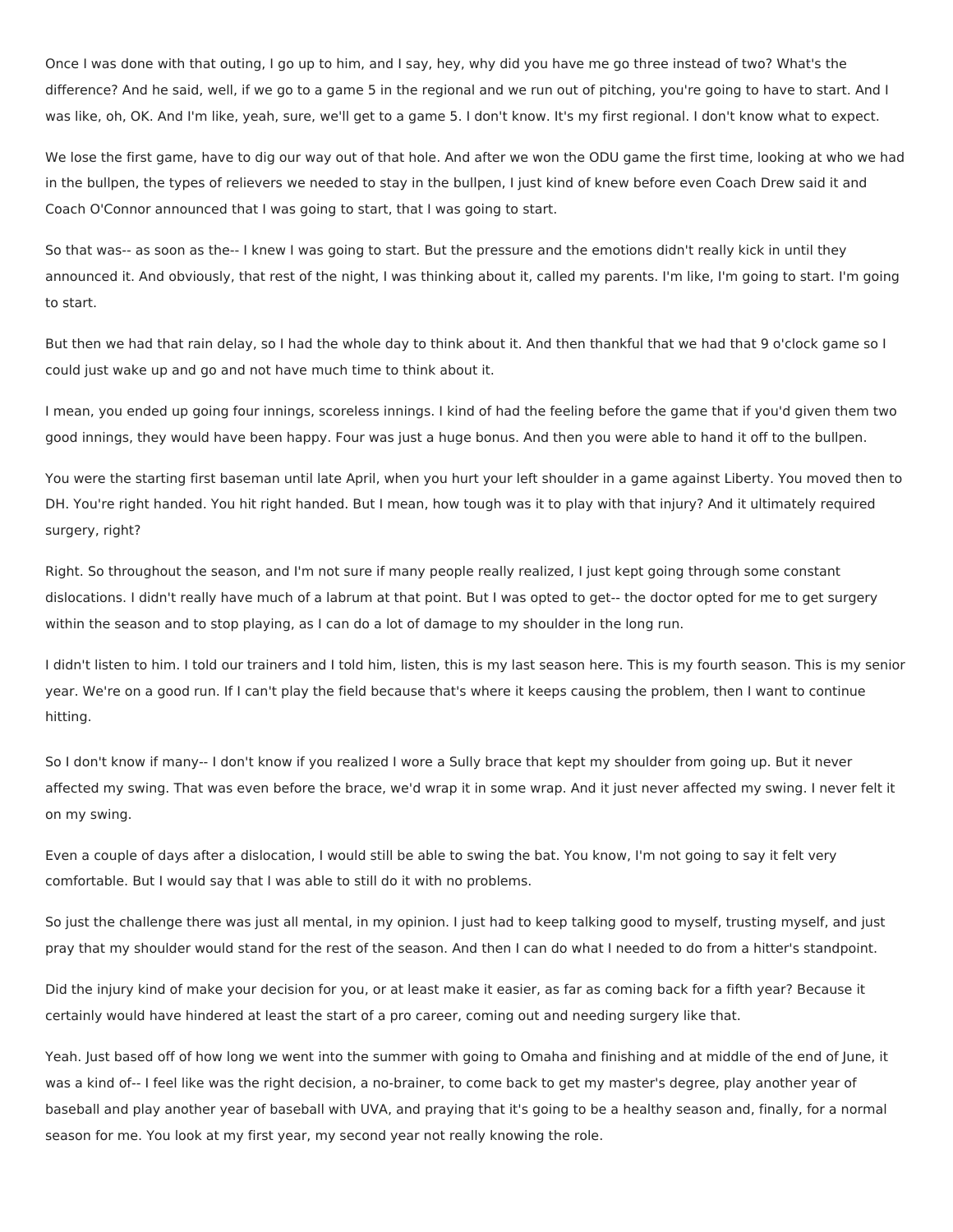I know I pitched a lot my second year. COVID, being healthy and all that, that season was ended, so it didn't really feel normal, obviously. And then last year, with the injury, I didn't really feel like I could give my 100% to the team. So this year, I'm really excited to just be healthy and help the team win in any way that I can.

So what was your summer regimen and particularly your fall? I know you had the surgery, so I'm guessing you did not do much, if anything, over the summer from the physical standpoint. And then what about when you got here for fall?

Yeah, so from the summer standpoint, after Omaha, I went home for two weeks. I relaxed. I didn't do anything, just because of the long season. And I knew what I had ahead of me. So I enjoyed being at home for two weeks, came back to UVA the middle of July, got fixed up here.

And then my fall was just mainly recovery. It was recovering, rehab. And towards, I would say, November was where I started to just get back into some baseball play-- playing catch, fielding ground balls. And then the month of December, for me, at home was really lifting, a lot of lifting, doing my own personal rehab, just making sure my shoulder was going to be ready for when I got back to school, and just being behind.

I was behind. I'd never taken that much time off, especially in the fall. I didn't see live at bats. I wasn't fielding ground balls. I wasn't playing catch. So I kind of took on an assistant role where, having so many new guys, I knew that this would be a nice opportunity for me to show them the ways of the program.

I didn't have to be playing, but I knew I could be contributing in some way. So getting to know the guys, in general, and just showing them, this is how we do things here, was a big thing for me in the fall. And now I'm healthy, and I'm ready to go. I've been practicing now and ready to go.

So when I talked to Oak in the fall and brought up you and how he planned to use you, he said that you're going to be pitching a lot this year, I think. I don't know if that'll be as a starter or out of the bullpen. How do you see your role at this point? And I'm guessing you'll still be hitting? You had eight home runs last year, including the big one against ODU. And you've shown you're a very capable hitter, as well.

Yeah, so I've just been, since I took the fall off from throwing, once I was able to start throwing again in late November-- well, mid-November till today-- it's just all been really focused on getting my arm back up in strength and working on getting back on the mound. Obviously, now, I'm back on the mound and throwing a couple innings each week.

But yeah, I'm excited for that. I came here. I was recruited as a two-way player. There's been some glimpses of me on the mound early on in my career here but really more just at the plate and on the field.

So just knowing now that I can actually have some time before the season actually starts to focus on pitching, develop my mechanics better, focus on sequencing and just everything that a pitcher works on, it's something that I've never really done. And now that I'm doing it, I'm really excited to see how it plays out in the fall for me.

So are you working at first base, as well, or just mainly DH at the plate?

So I work at first base, as well. I'm out there for all the drills at first. But mainly, the throwing has been limited, just because we want to keep it, from a pitching standpoint, of just being smart with what I do. At the end of the day, that's what it is. It's just being smart with my arm. If I'm going to pitch this year, I don't know what the role is going to be, but whenever my name is called, as long as I'm ready and my arm is healthy.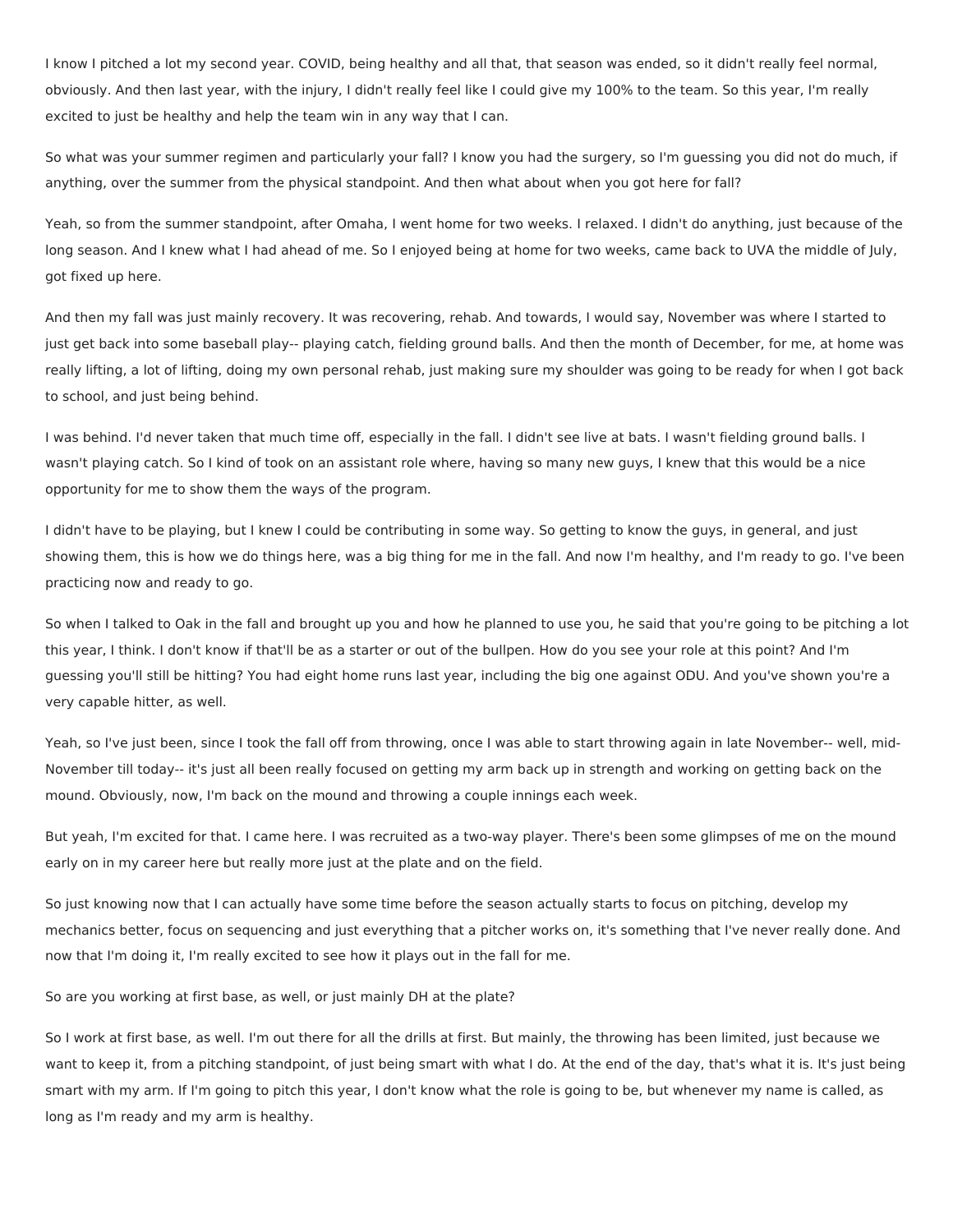You mentioned that you didn't really have a clearly defined role as a player your first couple years here. Coach O'Connor has pointed to you as an example of someone who stayed true to the process, stayed patient, kept working, and then ultimately saw that perseverance rewarded. Did you consider transferring at some point?

I mean, obviously, in college athletics now, players are coming and going more than ever. And probably a fair number of people in your situation, after their second year, might have said, hey, I'm going to start fresh someplace else.

Yeah, no, absolutely not. My mentality was always just waiting for my opportunity. I loved where I was at. I chose Virginia for a reason. I knew what I signed up for. So even though things weren't going the way that I wanted them to go-- and that happens to a lot of players. And like you said, after their second year, they want to start somewhere fresh.

But most of the time, the grass isn't really greener on the other side, in my opinion. And I just knew that what I've built here, the time that I've put in to UVA, I wasn't going to waste. And I knew that eventually, if I just trusted myself, trusted the coaching staff, that we'll bring back the UVA baseball from, obviously, how it was my first and second year.

I was motivated. That motivated me, and I'm sure a lot of guys my age, that for UVA baseball that we wanted to come back and win and prove that we came here for a reason, and we're here to win.

There are a lot of familiar faces and names back on this team from last season. But the program also lost a number of really highprofile players, particularly pitchers. What has been your impression early of this group?

I know five transfers joined the program last year. All of them are pitchers. So there are a lot of new faces in that group. What are your thoughts on the team so far? And obviously, until the games start, you're not going to know for sure.

Right. Yeah, so obviously, like you said, we're not going to know for sure until once we start. But-- excuse me-- as of right now, looking back at our team's development and where we're at right now, we certainly are a young team. But we also have a lot of talent and a lot of guys who are motivated to get better, a lot of guys who are doing what they're asked. And that's all we can ask for.

So we have three guys competing at shortstop that are freshmen. We have second-year Jake Gelof at third with another freshman working over there with him, Max Cotier at second with one or two freshmen working over there with him, and then a handful of guys at first base working that are young, and then a couple outfielders and, like you said, pitchers.

So I just think the only thing that I would say is that the only thing that we don't have is just experience. And that comes along with the season as it goes around. A lot of these guys haven't played a college baseball season. And they're really excited for that.

These guys, a lot of these freshmen, are grinders. They are not afraid to handle the pressure. And I'm really excited to see a lot of these guys compete for us in the spring.

You mentioned how close the team came last year not to be able to realize any of those postseason dreams. You dug a really big hole early. You guys were able to climb out of it. But is there any extra emphasis on starting the season well?

I mean, it's not like you ever go into a season or a game not planning to win, not wanting to win. But I guess last season kind of drove home the point that it helps a lot if you're not in that hole.

Right, of course. Every season, you want to get off to a strong start. You want to win your early weekends. You obviously want to win your midweeks. You want to pile up the wins because as the regular season comes to an end, you start to realize every win and every loss matters.